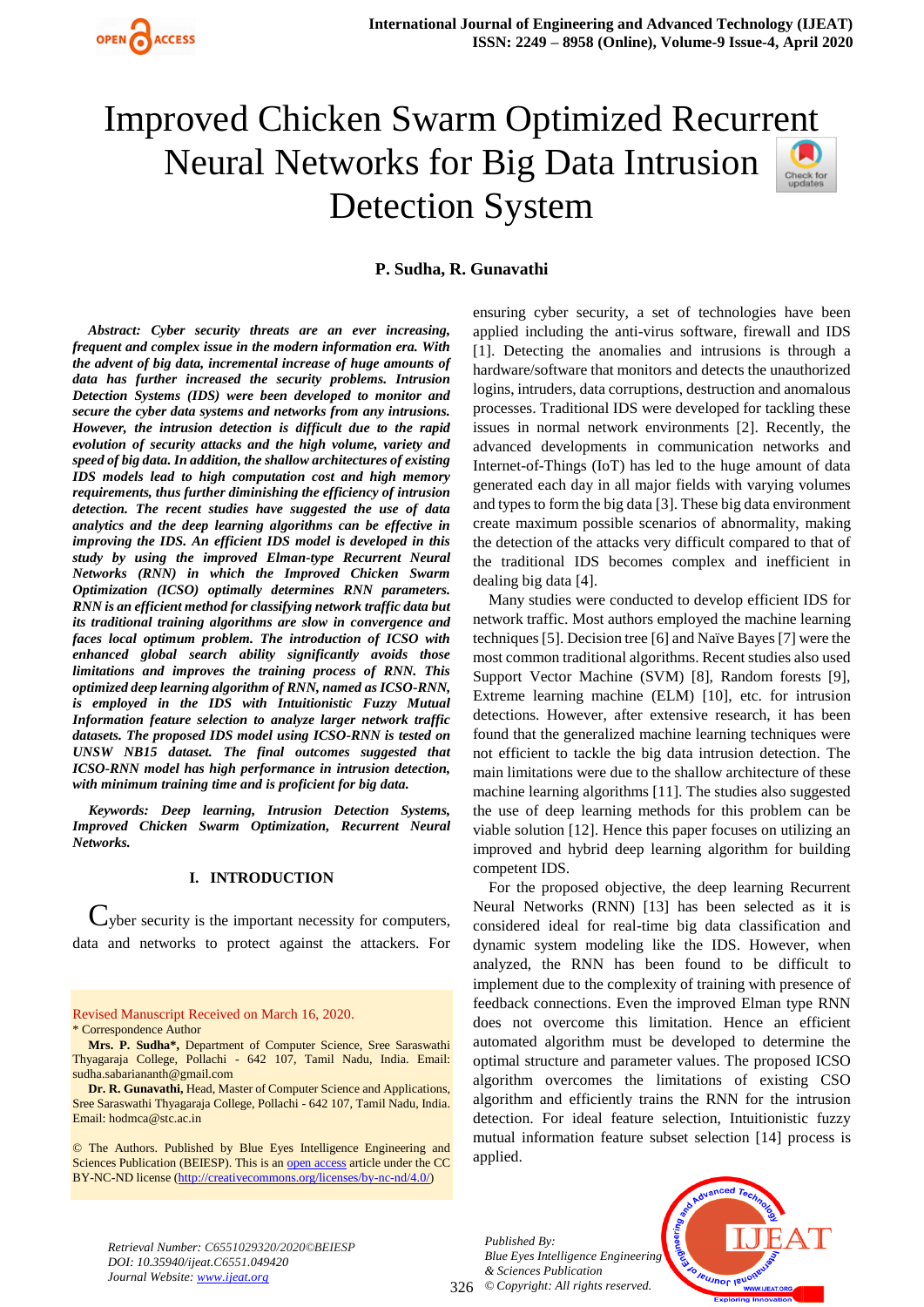The selected features are fed to the ICSO-RNN for training and then applied on the testing data. The remainder of this manuscript is structured as: Related works in section 2. Explanation of the proposed ICSO-RNN in section 3 followed by the evaluation results in section 4. Section 5 concludes this article.

#### **II. RELATED WORK**

Recent studies have employed intrusion detection systems using deep learning models. Some prominent methods have developed optimized and hybrid deep learning based IDS. Yin et al. [15] suggested an IDS using deep learning RNNs. This approach considered the features of NSL-KDD dataset and normalized them to increase RNN performance. The RNN based IDS provided high detection accuracy in both binary and multi-class classification. But the limitation of using RNN for intrusion detection is that the training time is high due to slow acceleration. Shone et al. [16] designed an IDS using deep learning approach of non-symmetric deep auto-encoder (NDAE) based shallow learning. This approach of IDS used the Random forest and provided higher accuracy when applied on KDD Cup '99 and NSL-KDD datasets. However, this model cannot detect the zero-day attacks.Al-Qatf et al. [17] presented a network IDS using the combination of sparse auto-encoder and SVM. This approach utilized the self-taught learning of sparse auto-encoder for feature extraction to build SVM for classification. This hybrid approach was applied on NSL-KDD dataset and it provided better detection accuracy. However, the training and testing time of this model is high when applied for the whole dataset.

Wu et al. [18] developed IDS using convolutional neural networks (CNN) applied on NSL-KDD dataset for large networks. This CNN based model selects the traffic features automatically and accurately classifies the traffic into normal and abnormal classes with effective solution to the imbalance dataset problem. However, this model consumes more time for larger networks. Abdulhammed et al. [19] proposed an IDS model using the Deep Neural Networks (DNN) along with Random Forest algorithm and Stacking machine learning classifiers. This model effectively identifies the intrusion and also solves the imbalance network dataset problem. The evaluation results obtained on CIDDS-001 dataset showed that this hybrid model has higher accuracy and fewer errors with efficient solution to imbalance class problem. However, the other machine learning algorithms used in this approach namely Voting and Variational Auto-Encoder (VAE) have practical limitations to be used in this approach as they increase the computational complexity. Marir et al. [20] designed distributed IDS using deep belief network (DBN) along with the ensemble SVM classifiers. This hybrid deep learning model employs the DBN for dimensionality decline and SVM for network traffic data. Then the Hadoop HDFS system predicts the abnormal classes. The evaluations were performed on many intrusion datasets and the results showed that this hybrid IDS provided high detection accuracy for all considered intrusion data. However, the training time is high in this model for large datasets.

Khan et al. [21] proposed two-stage deep learning IDS using stacked auto-encoder and soft-max classifier. This

*Retrieval Number: C6551029320/2020©BEIESP DOI: 10.35940/ijeat.C6551.049420 Journal Website: www.ijeat.org*

two-stage model initially classifies the normal and abnormal traffic in first stage based on probability score. Then in second stage, the normal and abnormal class attacks are detected using deep neural networks. The evaluations performed on KDD99 and UNSW-NB15 datasets showed that high attack recognition rates are obtained for both datasets. However, this model is trained only on binary classes but not with multiple attack classes. Al Jallad et al. [22] developed Networking Chat-bot for intrusion detection by using Long Short Term Memory (LSTM). This intrusion detection model utilizes the concepts of distributed deep learning along with the natural language processing, context analysis, and big data to identify the abnormal traffic. This model was tested on MAWI dataset and the results showed promising detection rate with low false positive rate. However, this model was evaluated only on smaller data subsets and not on the complete dataset due to hardware limitations.

Garg et al. [23] developed IDS using hybrid deep learning model of Improved Convolutional Neural Network (ImCNN) and Improved Grey Wolf Optimization (ImGWO) for intrusion detection. The ImGWO, designed by improving exploration, ex ploitation, and random population generation, is employed for feature selection while revamped dropout layer ImCNN classifies the data to identify the network anomalies. The results obtained on DARPA'98 and KDD'99 datasets showed that this model improved the detection rate with higher accuracy. The only limitation of this model is that it has design complexities for real-world implementation. Hassan et al. [24] introducedIDS using deep learning CNN for relevant feature extraction and a Weight-Dropped, Long Short-Term Memory (WDLSTM) network for classify the big traffic data. The main advantage of this model is the use of drop-connect regularization and hyper-parameter optimization to avoid the over fitting problem which is a very challenging problem in big data analysis. Although high accuracy of intrusion detection is obtained, the computation complexity and time complexity of this model is significantly higher.

The IDS models in literature showed that the deep learning algorithms have provided efficient performance. However, they also suffer from some limitations namely computation complexity, time complexity and implementation limitations. Based on these inferences, this proposed research study aims at developing efficient IDS for network traffic attacks using ICSO-RNN. This has been developed in the visualization of achieving highly accurate intrusion detection with less complexity and time consumption.

#### **III. METHODOLOGY**

The proposed ICSO-RNN model for intrusion detection has been modeled by using the Elman type RNN whose structure and parameters are optimized by the improved CSO algorithm. The working model of the proposed ICSO-RNN is shown in Fig.1. Initially, the data are normalized and then the features are extracted. A total of 49 features are extracted and then the Intuitionistic

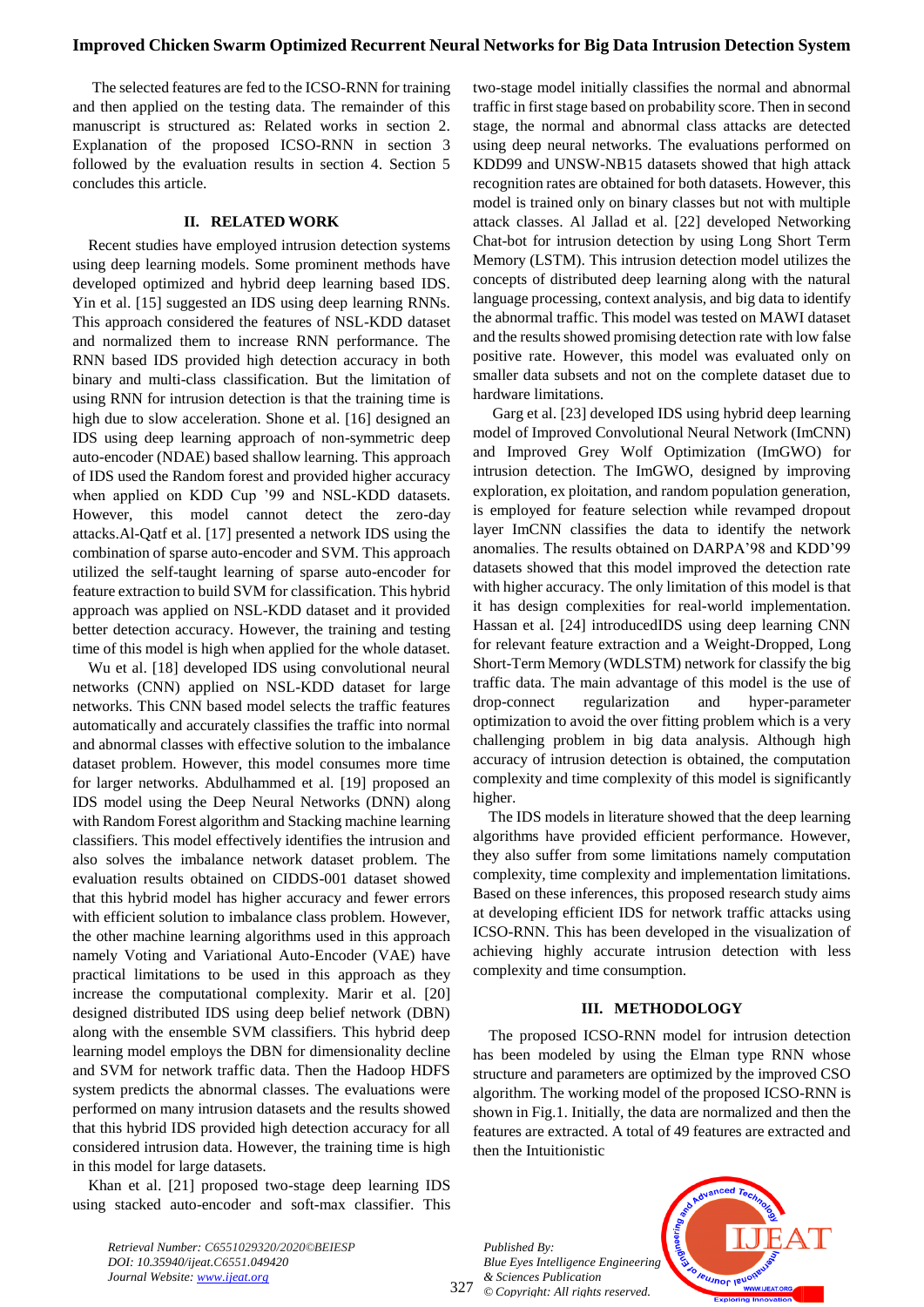

Fuzzy Mutual Information Feature Subset Selection is performed. The final selected features are fed to the classifier for training and then applied on the testing data. The ICSO optimally selects the parameter values and the ideal structure for this work.



**Fig. 1.Working model of ICSO-RNN** 

#### **A. Architecture of Elman Recurrent Neural Networks**

A RNN is a deep learning artificial neural network with feedback relations between its nodes. The most effective model of RNN is the Elman-type RNN. It is a partial RNN with an input, a hidden, a context and an output layers. Context layer nodes are used as memory units and the hidden layer nodes get the outputs of context and input layer nodes. Although efficient, the Elman RNN can only support single-order dynamic systems which are insufficient for the intrusion detection models. Hence an improved Elman RNN [25] is considered in this work. This improved Elman RNN has self-feedback connections based on context nodes with fixed coefficients and is must suitable for multi-order dynamic systems like IDS. This RNN model has introduced self-feedback coefficients with enhanced memorization ability which greatly increases the convergence accuracy at minimized learning time. The basic functions of each neuron layers of this improved Elman RNN are defined based on the propagation of data signals.

**Input layer:** The input layer neurons obtain the input from external sources and provide output which are represented as

$$
x_i^I(k) = f\big(net_i^I(k)\big) \tag{1}
$$

$$
net_i^l(k) = u(k)
$$
  $i = 1,2,...,I$  (2)

Here k denotes the k-th iteration number, represent an input linear function, denote the output and indicate the input of the layer, denotes the neuron processed objective.

**Hidden layer:** In hidden layer, the input and output neurons are denoted based on the context layer and input layer. They are given as

$$
x_i^H(k) = S(net_j^H(k))
$$
\n(3)

*Retrieval Number: C6551029320/2020©BEIESP DOI: 10.35940/ijeat.C6551.049420 Journal Website: www.ijeat.org*

$$
net_j^H(k) = \sum_{i} W_{ji}^{Hl}(k) \times x_i^I(k) + \sum_{i} W_{jr}^{HC}(k) \times x_r^C(k)
$$
 (4)

Here  $net_i^H(k)$  $\chi_i^H(k)$  and  $\chi_i^H(k)$  $\int_i^n(k)$  represent the input and output of the hidden layer, respectively.  $x_r^C(k)$  $\int_{r}^{C}$  (*k*) denote the output of the context layer,  $W_{ir}^{HI}$ , represent the weight matrix amongst input with hidden layer,  $W_{jr}^{HC}$  denote the weight matrix amongst the context and hidden layer and S denote the sigmoid function given by  $S(x) = 1/(1 + e^{-x})$ 

Context layer: In context layer, the input and output nodes are signified as

$$
x_r^C(k) = \alpha x_r^C(k-1) + x_i^H(k-1) \qquad (5)
$$
  
 
$$
0 \le \alpha \le 1
$$

Here  $\alpha$  denote the self-feedback coefficient. When  $\alpha = 0$  the improved Elman RNN resembles the original Elman RNN and hence this case is very rarely utilized.

Output layer: In output layer, the input and output nodes are signified as

$$
y_q(k) = g(net_q^O(k))
$$
  $q = 1,2,...,n$  (6)

$$
netqo(k) = \sum_{i} WqiOH(k) \times xjH(k)
$$
 (7)

Here,  $net^o_a(k)$  $\int_{q}^{0}(k)$  indicate the input and  $y_q(k)$ indicate the output nodes.  $W_{qi}^{OH}$ , denotes the weight matrix amongst the hidden  $\&$  the output layers, and  $\boldsymbol{g}$  denote a linear function that determines the output layer.

# **B. Improved Chicken Swarm Optimization CSO Algorithm**

CSO [26] is based on the social hierarchy characteristics of the farm chickens. In the farms, the chickens flock together as a group. A male chicken or rooster acts as the leader of this group while hens and chicks are also members of this group. Each group select the leader male chicken based on its ability to search best food source. Likewise, the hens and chicks are also positioned based on their social characters. Chicken Swarm Optimization is modeled based on this hierarchy. In the initialization phase, the chicken swarm of size X is initialized. RX denotes the male chicken. The hens, the young chickens and the mother hens are indicated as HX, CX and MX, respectively. Each rooster in the group acts as an agent and it is accountable for the motion of chicken and its location update towards the food source. The best fitness chickens are only assigned as leader roosters, while the worst fitness chickens will become chicks. The remaining chickens take the role of hens. All X chickens are represented by their locations

$$
x_{i,j}^t (i \in [1,2,...,X], j \in [1,2,...,D]
$$
 at time phaset %G (t is a

fraction of G time phases) and search foodstuff in a D-dimensional area. Based on the movement, the location of rooster is updated using

$$
x_{i,j}^{t+1} = x_{i,j}^t * (1 + Random(0, \sigma^2))
$$
\n(8)

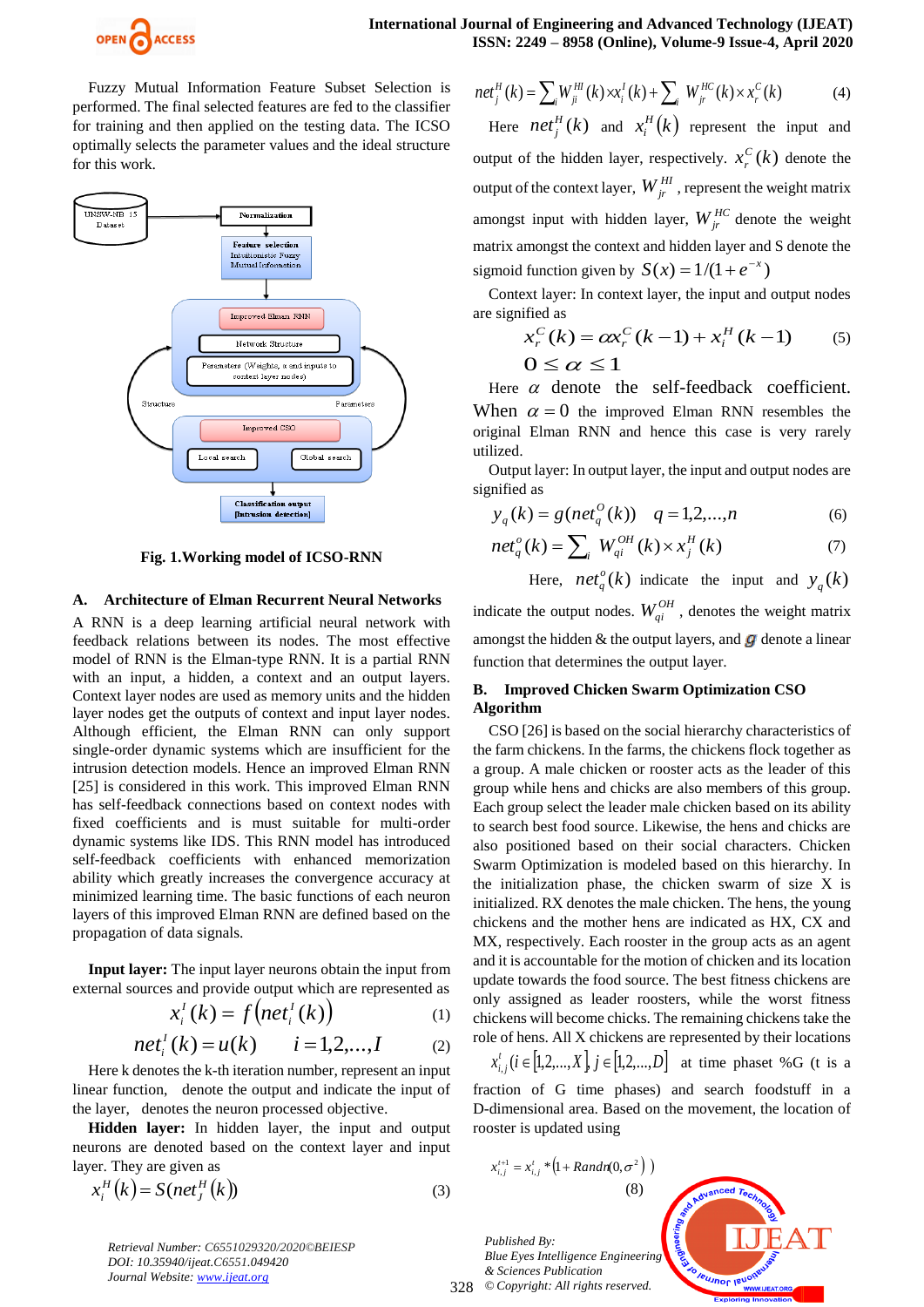$$
\sigma^2 = \begin{cases} \exp\left(\frac{(f_s - f_i)}{|f| + \epsilon}\right), \text{otherwise}, s \in [1, 2, \dots, X, s \neq i] \\ 0, \end{cases} \tag{9}
$$

Where  $x_i^t$  $x_{i,j}^t$  is the best position until previous iteration t,

 $\overline{\phantom{a}}$ J  $\setminus$  $\mathsf{I}$  $\setminus$  $\text{Rand}\left(0, \sigma^2\right)$  is a Gaussian function with zero mean and

standard deviation  $\sigma^2$ .  $\in$  is the least constant number, s is a male chicken's index which is arbitrarily nominated from the chicken group, f is the qualification value of the equivalent x. Here, if  $f_i \leq f_s$ , then  $\sigma^2 = 1$ .

Similarly, the hens'location is updated by

$$
x_{i,j}^{t+1} = x_{i,j}^t + S1^* Rand^* (x_{i,j}^t - x_{i,j}^t) + S2^* Rand^* (x_{i,2,j}^t - x_{i,j}^t) \qquad (10)
$$

Here 
$$
s1 = \exp(f_i - f_{r1})/(abs(f_i) + \epsilon)
$$
 and  
  $s2 = \exp(f_{r2} - f_i)$ . Rand is a uniform arbitrary number [0,

1].  $r1 \in [1,2,...X]$  is an index of the rooster, while  $r2 \in [1,2,...X]$  is an index of the randomly selected hen.  $r1 \neq r2$ .

The location of the chicks are modeled around the hens as in the following equation

$$
x_{i,j}^{t+1} = x_{i,j}^t + FL^* \left( x_{m,j}^t - x_{i,j}^t \right) \tag{11}
$$

Where  $x_i^t$  $x_{m,j}^t$  is the location of the i-th younger chicken's mother  $(m \in [1, X])$ .  $FL(FL \in (0, 2))$  denotes a uniform random distribution parameter. It is set between 0 and 2 to progress the variety of the population and obtain better convergence rate.

#### **C. ICSO Algorithm**

As the CSO has limitations in convergence speed and local optimum problems, especially in training the RNNs, the improved CSO is developed. In the ICSO algorithm, the convergence of the algorithm is improved along with the speed through the modification of the location update equations of the hens. As the chicks are completely dependent on the hens, their position update equation is also modified are modified. After initialization of the chicken swarm population randomly, the rooster positions are updated. Then the location of each hen is updated using new equations that include the adaptive weight factors. The location of the hens is updated by the weight values so that the global and local search ability is significantly improved.

$$
x_{i,j}^{t+1} = w(t)x_{i,j}^t + s1 * Rand * (x_{r1,j}^t - x_{i,j}^t)
$$
  
+ S2 \* Rand \* (x\_{r2,j}^t - x\_{i,j}^t) (12)  

$$
w(t) = w_{\text{max}}(w_{\text{max}} - w_{\text{min}}) \frac{(t \text{max} - t)}{t \text{max}}
$$
 (13)

Where  $W$  max and  $W$  min are the extreme and least weights. *t* max denote the maximum iterations and indicate current iteration number. The weight values are adaptively determined using the above equation such that w(t),  $W$  max,  $W$  min  $\in [0,1]$ . Through extensive simulation, the best results are obtained when the values of  $W$  max and  $W$  min are determined as 0.9 and 0.4, respectively.

The locationsof the small chicks are updated by

$$
x_{i,j}^{t+1} = x_{i,j}^t + C^* \left( x_{m,j}^t - x_{i,j}^t \right)
$$
 (14)

*Retrieval Number: C6551029320/2020©BEIESP DOI: 10.35940/ijeat.C6551.049420 Journal Website: www.ijeat.org*

Here C replaces the uniform random distribution parameter FL in order to increase the global and local exploration capability of the chicks. C is also a coefficient but its value is calculated as in the following equation instead of setting its value directly.

$$
C = 0.1 \times Rand + 0.4(w(t))
$$
 (15)

These modifications made to the CSO system increases the convergence speed of the algorithm and enhances the possibility of obtaining global optimum solution. The best solution is achieved at the end of maximum iterations with less time and less computation complexity for training the RNN.

#### **D. Designing ICSO-RNN based IDS model**

The proposed ICSO-RNN for identifying the anomalies is characterized by optimizing the structure and the parameters of the improved Elman RNN using the interleaved ICSO algorithm. For enabling this design, the ICSO formulates the structure and parameter function for evaluating the fitness of the model. Initially, the ICSO explores for the quantity of hidden layer nodes and then optimizes the parameters namely weight values, inputs to context layer neurons and the value of for each structure (chicken) in the ICSO. At maximum iterations, the best solution is obtained which includes the optimal arrangement and constraints for the RNN.

Encoding scheme: The ICSO optimization algorithm determines the optimal structure and values for the parameters of RNN in a simultaneous process. For achieving this outcome, two kinds of chicken swarms are initialized: each one for structure and the parameters. The structure chicken swarm is encoded as a binary string i.e. the value can be either zero when the hidden nodes are absent or one when the hidden nodes are present. The length of this binary string is determined by limited specified during runtime. The parameter chicken swarm is determined as a real integer coded vector. As the Elman RNN consists of l input level nodes, m hidden level nodes and context level nodes, and n output level nodes, the parameter chicken represent the weights, self-feedback constant and the preliminary inputs of context nodes. Hence the sum of elements in the parameter chicken is given by  $m + m + ml + mn$ . This process simplifies the optimal structure and parameter generation process by ICSO.

**Fitness evaluation:** For each chicken in the swarm, the fitness must be estimated according to fitness function.

$$
MSE = \frac{1}{n, N} \sum_{t=1}^{N} \sum_{i=1}^{n} \left( y_{ti}(k) - \tilde{y}(k) \right)^2
$$
 (16)

In the ICSO-RNN, the fitness function evaluation is performed with the help of mean squared error (MSE) equation to estimate the mean output error.

Here N represent the training samples, n denote the network outputs,  $y_i(k)$  denote the expected outcome and

 $\tilde{y}(k)$ *tt* denote the actual outcome of the network of the t

samples at iteration k.

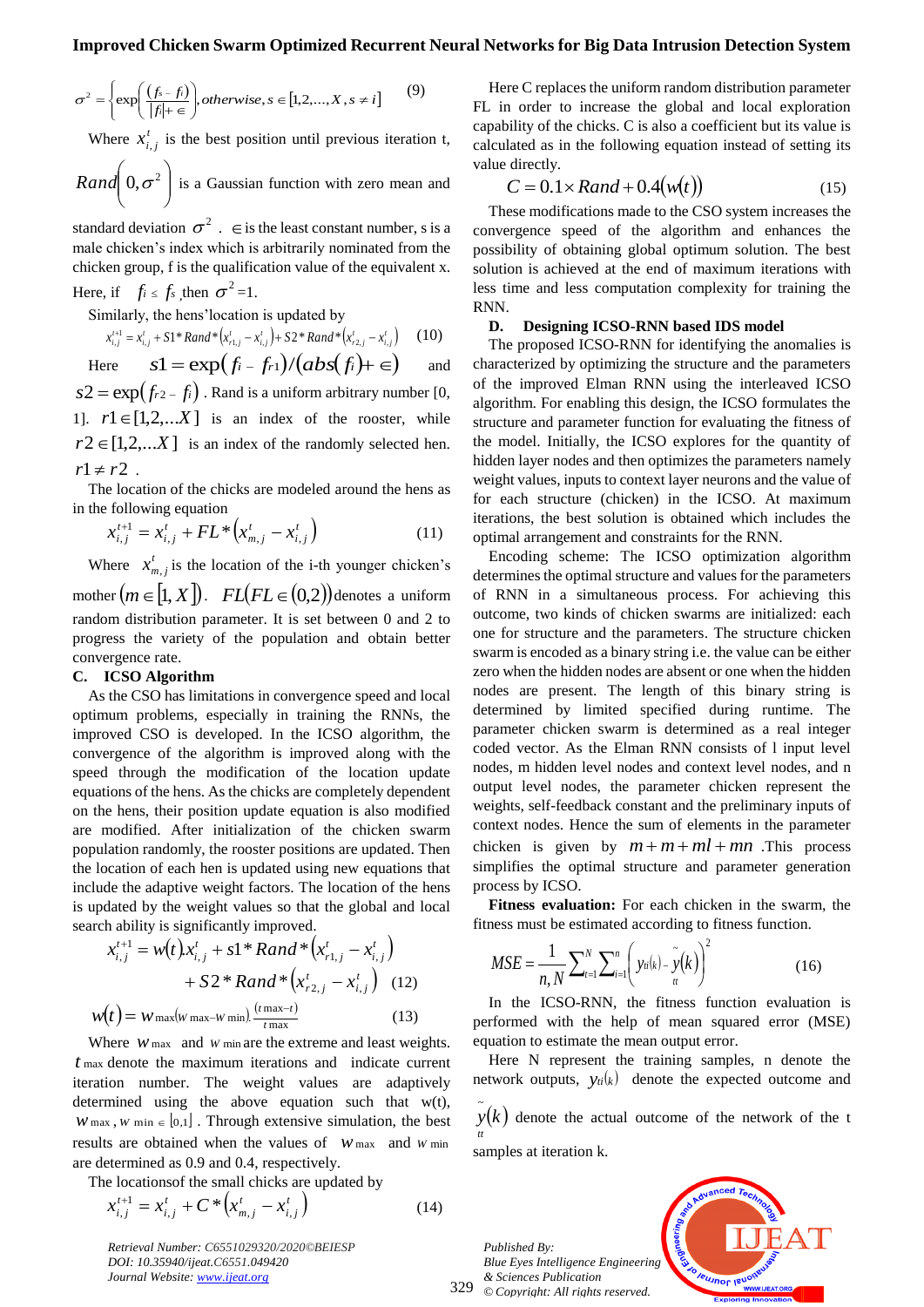

The appropriate objective function for the proposed ICSO-RNN is estimated using the following equation by considering the system's magnitude and convergence rate.

$$
fitness = MSE + \beta(m / \max_{-m})
$$
 (17)

Here  $\beta$  denote a control constant for the system size, m denote the amount of hidden nodes. Based on this objective function, the ability of the ICSO-RNN is evaluated and the best solution is obtained. The main constraints that the ICSO considers are that the consideration of least hidden nodes for minimizing the complexity and improve the network performance.

**Implementation:** The proposed ICSO-RNN is implemented by initializing the structure population. For each structure, the parameter chicken is initialized and the fitness values are computed to sort the best parameter values. Then the validation is performed to obtain fitness values for each network and evaluate the optimal structure.

## **Algorithm:** ICSO-RNN

- i. Begin
- ii. Initialize the RNN and CSO parameters

iii. Initialize the structure chicken population, number of hidden nodes

- iv. Iteration  $= 0$ ;
- v. For each structure
- a. Initialize the parameter chicken population
- b. Generate initial parameter chickens randomly
- c. Estimate the fitness of each parameter chicken
- d. Sort the chickens in ascending order
- e. Return best parameter chicken
- f. Until maximum iterations
- vi. End for
- vii. Iteration = iteration  $+1$ ;
- viii. Estimate fitness for each network by validation

ix. Represent number of hidden nodes as structure chicken

- x. For each structure chicken
- a. Add hidden nodes operator
- b. Estimate the computation time
- c. Return optimal structure chicken
- d. If new solution  $=$  best;
- i. Terminate the algorithm
- e. Else go to step v
- xi. End if
- xii. End for

xiii. End

# **IV. RESULTS AND DISCUSSION**

# **A**. **Simulation environment and datasets**

The proposed ICSO-RNN model is simulated using MATLAB 2016b (version 9.1) installed on 64-bit Windows system with Intel core i3 processor, 4GB RAM and hard drive of 500GB. The simulation is performed using the UNSW-NB15 dataset. UNSW-NB 15 dataset was created by the IXIA PerfectStorm tool for creating a hybrid of real fresh normal events and synthetic modern attack patterns.It contains49 features and nine types of attacks viz.Fuzzers, Analysis, Backdoors, DoS, Exploits, Generic, Reconnaissance, Shellcode and Worms. A total of 2,540,044

*Retrieval Number: C6551029320/2020©BEIESP DOI: 10.35940/ijeat.C6551.049420 Journal Website: www.ijeat.org*

records are present in the consolidated dataset from which175,341 records forms the training set while the remaining 82,332 records form the testing set.

## **B. Performance evaluation**

The performance of the proposed ICSO-RNN is evaluated and compared with the prevailing Naïve Bayes [7], SVM [8] and Random forests [9] based IDS models. Accuracy, precision, recall, f-measure and time are considered for the performance estimation.



Fig.2 displays the accuracy evaluation of the suggested ICSO-RNN against the prevailing IDS models. From the comparison, it is apparent that the suggested ICSO-RNN has higher accuracy than the existing models. ICSO-RNN has accuracy of 0.855 and it is 25.8% greater than Naïve Bayes, 36.3% larger than SVM and 51.4% higher than Random forests for the UNSW-NB 15 dataset.



**Fig.3. Precision Comparison**

Fig.3 shows the precision evaluation of the suggested ICSO-RNN against the existing models. The precision results for the UNSW-NB15 dataset shows that the ICSO-RNN has high precision which is almost equivalent of SVM and greater than other models.

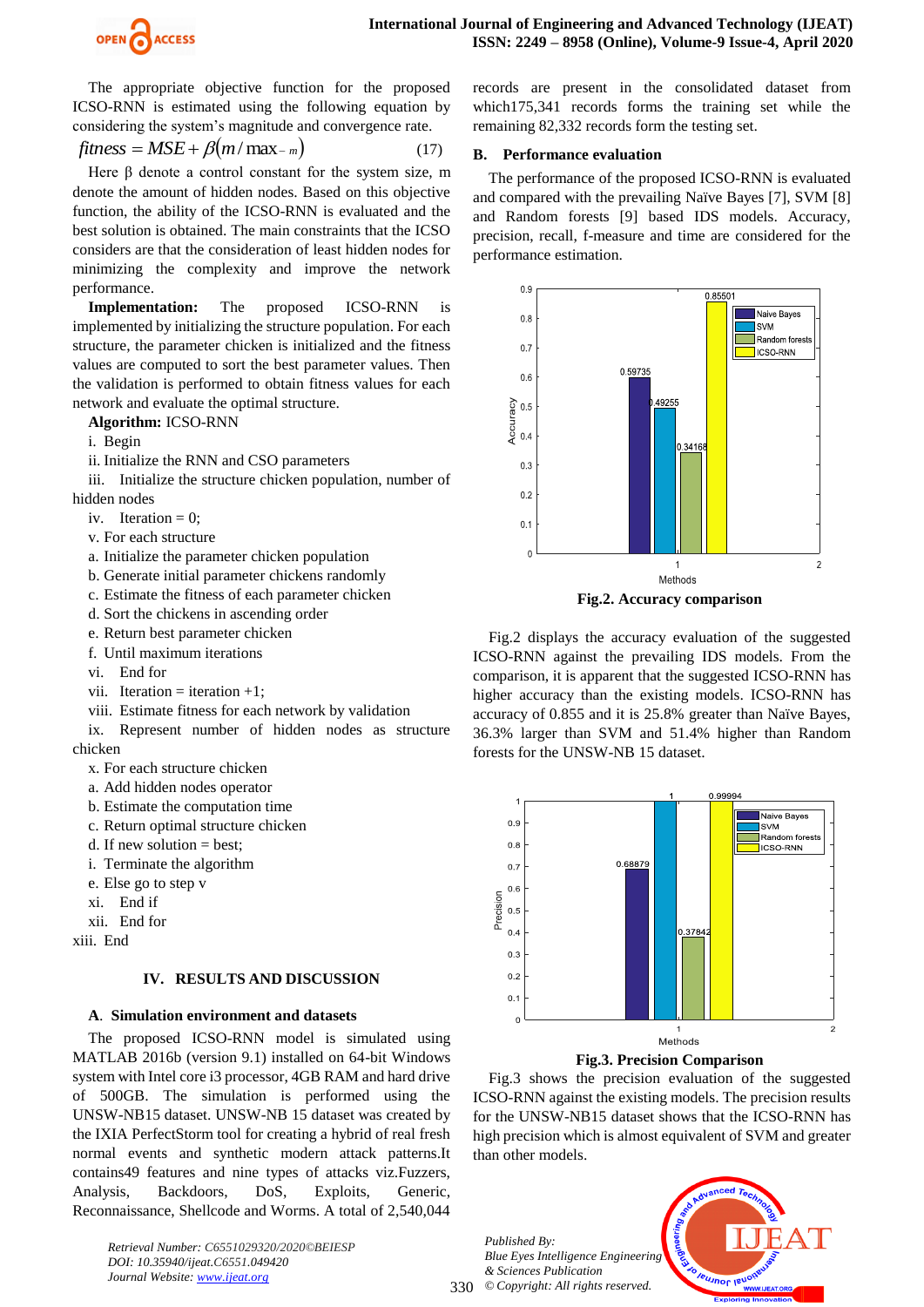ICSO-RNN has precision of 0.99994 which is 31% superior to Naïve Bayes, and 62.1% greater than Random forests based IDS models.



**Fig.4. Recall Comparison**

Fig. 4 shows the recall evaluation of the suggested ICSO-RNN against the prevailing IDS models. The results for the UNSW-NB15 dataset show that the ICSO-RNN has high recallthan other models.ICSO-RNN has recall 0.73597 which is 21.8% greater than Naïve Bayes, 65% superiorto SVM and 43% larger than Random forests based IDS models.



**Fig.5. F-measure Comparison**

Fig. 5 shows the f-measure evaluation of the suggested ICSO-RNN based IDS with the present IDS models. The plot results for the UNSW-NB15 dataset shows that the ICSO-RNN has high f-measure than other IDS models. ICSO-RNN has f-measure of 0.84788 and it is 25.7% greater than Naïve Bayes, 70.2%larger than SVM and 51% superior to Random forests based model.





Fig.6 illustrates the processing time evaluation for the suggested IDS model against the prevailing models. The main evaluation of this research study is to decrease the time complexity. From the figure, it is proved that the time complexity of the suggested deep learning based IDS is very less. ICSO-RNN consumes 567.96 seconds for the intrusion detection from UNSW-NB15 dataset which is significantly less than the other compared IDS models. The main reason for this enhancement is the use of superior design approachof RNN with proficient training by ICSO.

#### **V. CONCLUSION**

Advanced IDS had been developed in this article by employing the optimized deep learning model of ICSO-RNN. First, the data is normalized and the features are selected using Intuitionistic Fuzzy Mutual Information. Then the ICSO-RNN is utilized to identify the accurate classes of the system traffic. The RNN is trained using the ICSO which optimizes the structure and parameters of the improved Elman RNN. This proposed IDS model improved the training process using RNN and increased the accuracy of intrusion detection with less time complexity. In future, the proposed ICSO-RNN can be applied to larger datasets of cyber security problems other than UNSW-NB15 and the efficiency will be investigated. In addition, the possibility of including parallel processing strategy to further reduce the training time will also be examined in future.

#### **REFERENCES**

- 1. H. J. Liao, C. H. R. Lin, Y. C. Lin and K. Y. Tung, "Intrusion detection system: A comprehensive review," Journal of Network and Computer Applications, vol. 36, no. 1, pp. 16-24, 2013.
- 2. S. X.WuandW. Banzhaf, "The use of computational intelligence in intrusion detection systems: A review," Applied soft computing, vol. 10, no. 1, pp. 1-35, 2010.
- 3. R. Zuech, T. M. Khoshgoftaar andR. Wald, "Intrusion detection and big heterogeneous data: a survey," Journal of Big Data, vol. 2, no. 1, p. 3, 2015.
- 4. S. Suthaharan, "Big data classification: Problems and challenges in network intrusion prediction with machine learning," ACM SIGMETRICS Performance Evaluation Review, vol. 41, no. 4, pp. 70-73, 2014.

*Retrieval Number: C6551029320/2020©BEIESP DOI: 10.35940/ijeat.C6551.049420 Journal Website: www.ijeat.org*